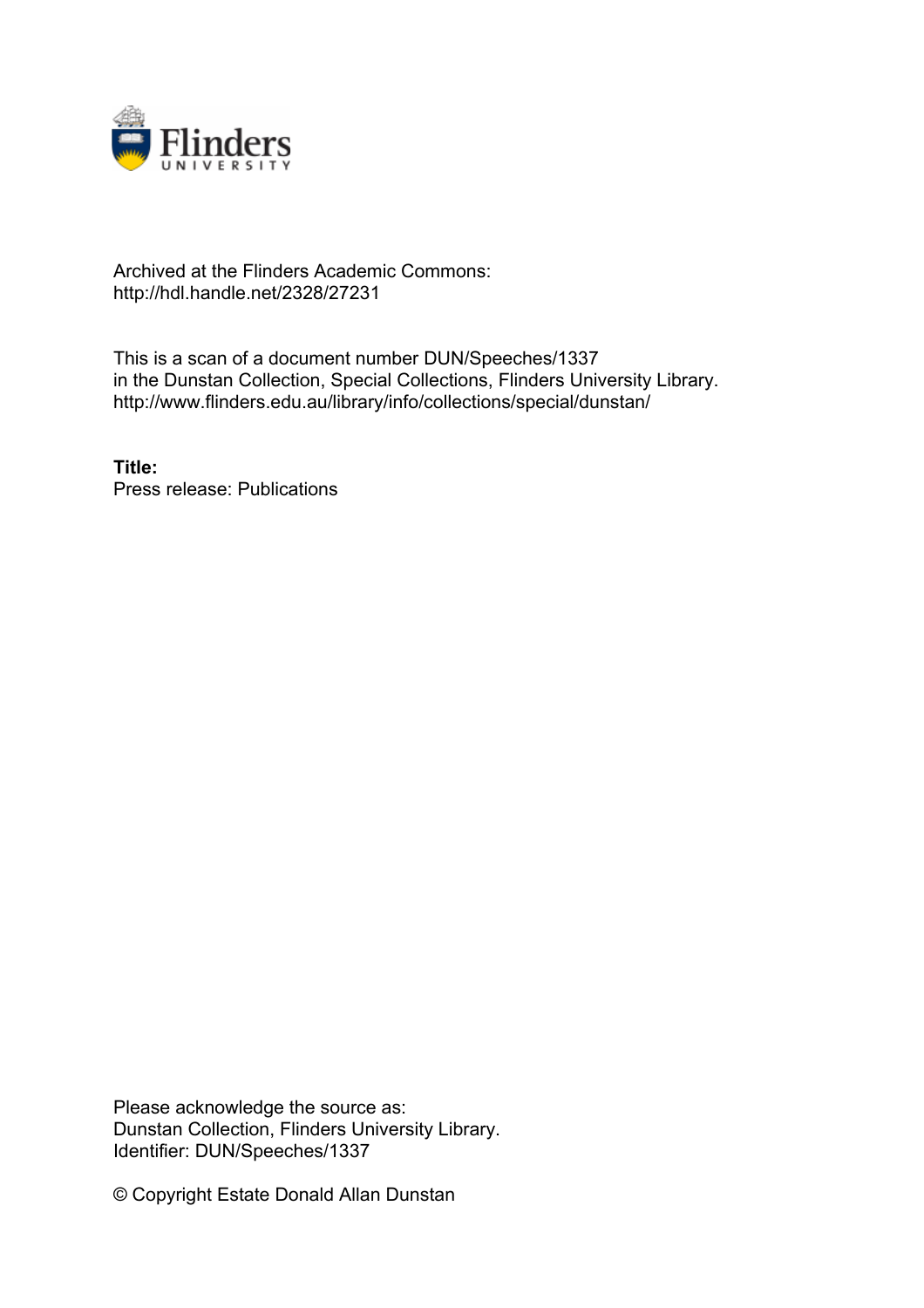## PRESS RELEASE FROM THE PREMIER, MR. DUNSTAN. 25.2.73

## PUBLICATIONS

The Australian Labor Party has put forward a firm and specific policy on the problems of publications associated with sex and violence in its policy statement for the forthcoming State election, the Premier, Mr. Dunstan, said today. He was commenting on remarks by the Rev. Lance Shilton at Holy

 $33$ 

Trinity Church today.

"Mr. Shilton has apparently not read the A.L.P. policy speech which I delivered last Monday when he claims that neither party leader has made a clear policy statement on this.

"I said then, and I repeat now, that the Government is very conscious of the problem of publications associated with sex and violence.

"We believe that adult citizens should be free to make their own decisions about what they read and see, and free from the dictation of others on what is a matter of adult, personal, j udgment.

"We also believe that people have the right to be protected against having offensive material forced upon them and that they, should be able freely to use the streets and business places of a city without being exposed to offensive material.

"We recognize, too, that Government has an obligation to protect the right of parents to make decisions as to their children's reading matter."

The Government will introduce a restricted classification for publications dealing with sex and violence.

"A committee will be authorized to impose restrictions on the display, sale and advertising of such material and strict measures will.be taken to ensure that such restrictions are complied with."